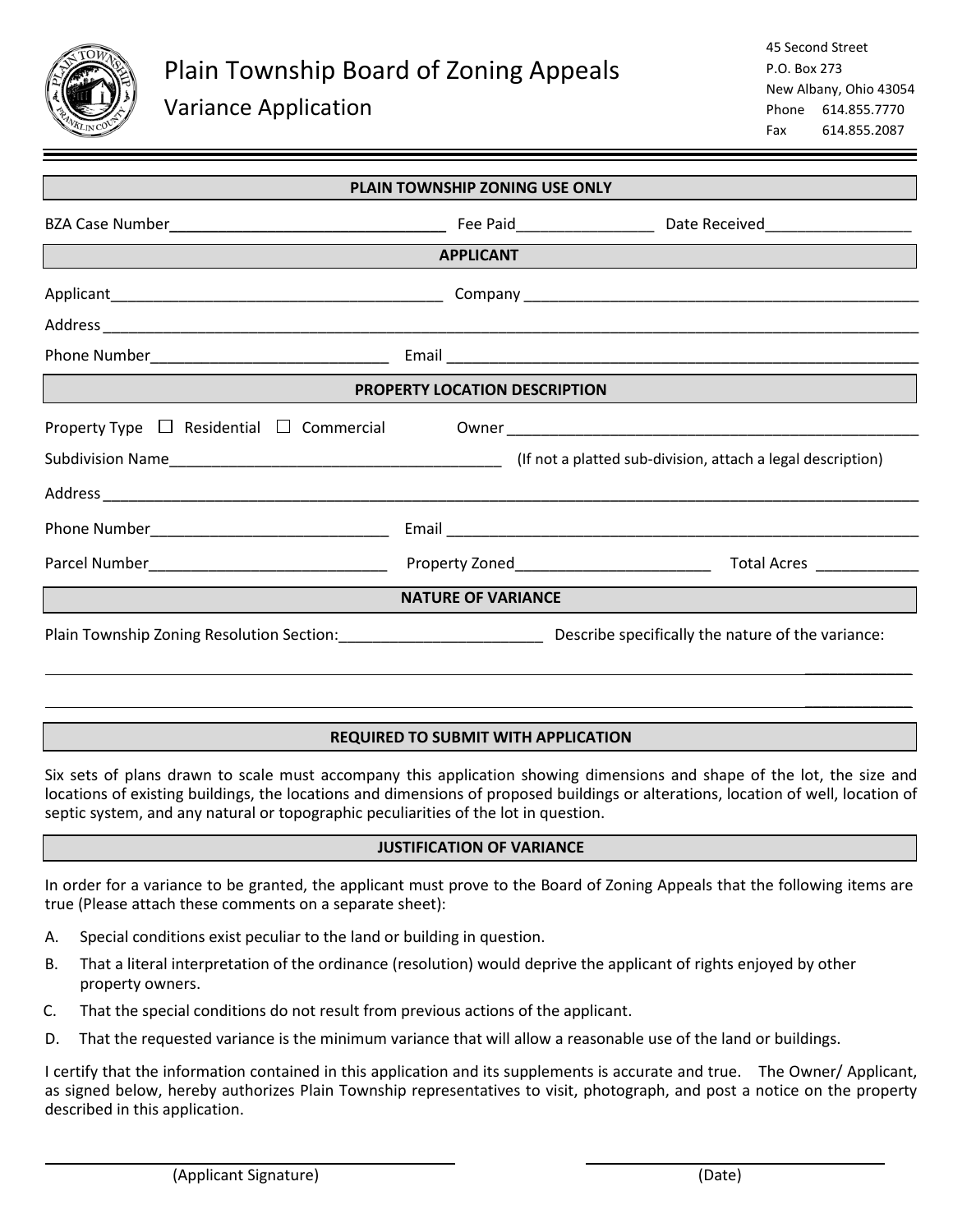### LIST OF NEIGHBORING PROPERTY OWNERS

The following is a list of the names and mailing addresses of all the owners of record of property within 200 feet of the exterior boundaries of the property, for which the application for a Variance is being filed with the Plain Township Zoning Officer.

#### **Property Address**

| <b>Property Owner's Name(s)</b>                  | Mailing Address and Property Address including Zip Code |  |  |
|--------------------------------------------------|---------------------------------------------------------|--|--|
|                                                  |                                                         |  |  |
|                                                  |                                                         |  |  |
|                                                  |                                                         |  |  |
|                                                  |                                                         |  |  |
|                                                  |                                                         |  |  |
|                                                  |                                                         |  |  |
|                                                  |                                                         |  |  |
|                                                  |                                                         |  |  |
|                                                  |                                                         |  |  |
|                                                  |                                                         |  |  |
|                                                  |                                                         |  |  |
|                                                  |                                                         |  |  |
|                                                  |                                                         |  |  |
|                                                  |                                                         |  |  |
|                                                  |                                                         |  |  |
|                                                  |                                                         |  |  |
|                                                  | —                                                       |  |  |
| $\sim$ $\sim$                                    |                                                         |  |  |
| <u>estas de la p</u>                             |                                                         |  |  |
| $\frac{1}{2}$                                    |                                                         |  |  |
| $\overline{\phantom{a}}$<br><u>and</u> the state | -<br>—                                                  |  |  |
| <b>Property</b>                                  |                                                         |  |  |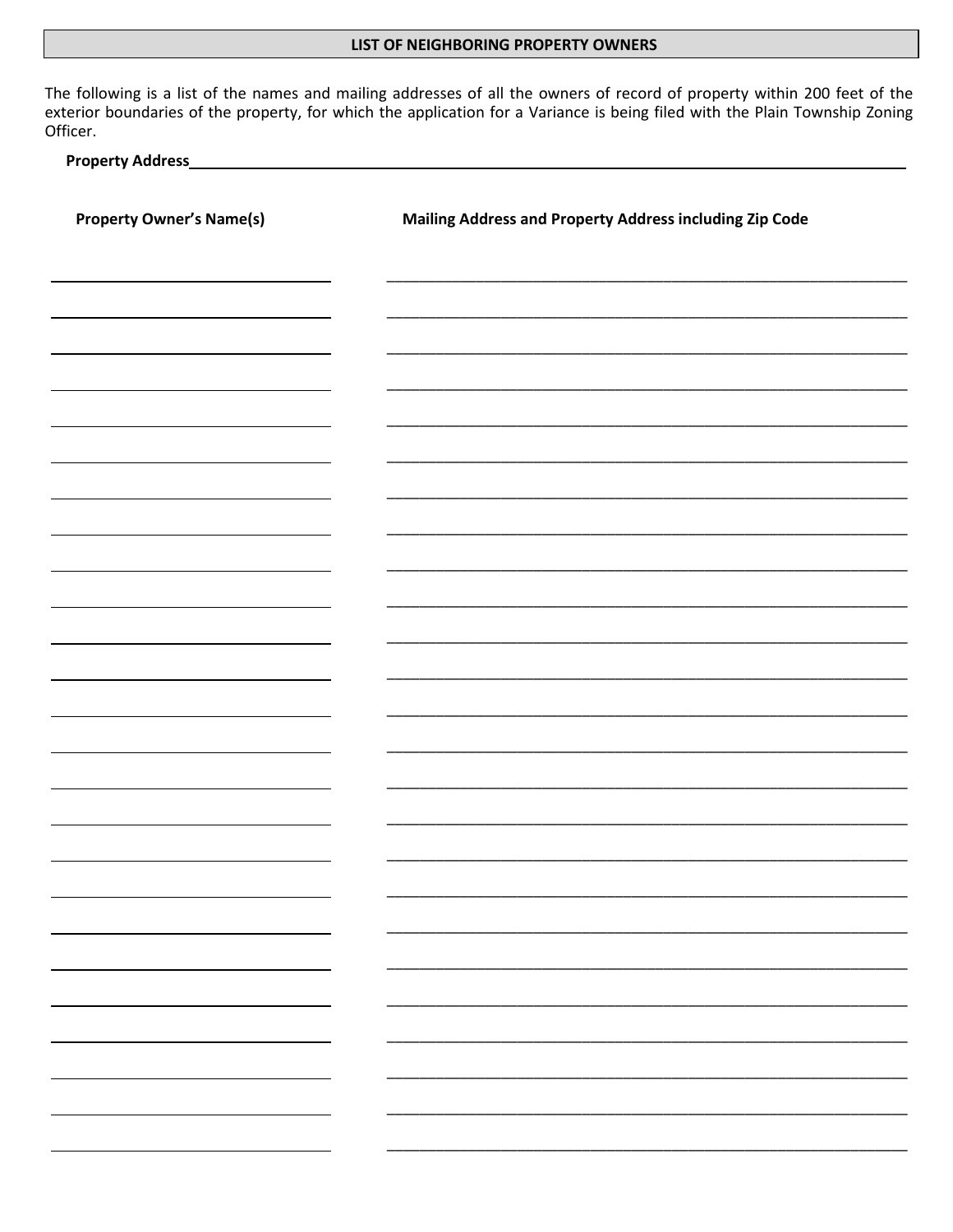### **BZA VARIANCE REQUEST CHECKLIST**

|              | Application                                                                                                                            |                                                 |  |
|--------------|----------------------------------------------------------------------------------------------------------------------------------------|-------------------------------------------------|--|
|              | <b>Application Fee</b>                                                                                                                 |                                                 |  |
|              | Six (6) sets of plans. The plans must show:                                                                                            |                                                 |  |
|              | Drawn to scale                                                                                                                         | Natural or topographic peculiarities of the lot |  |
|              | Plot plan showing dimensions and shape of the lot                                                                                      | Location of well                                |  |
|              | Size and locations of existing buildings                                                                                               | Location of septic system                       |  |
|              | Locations and dimensions of proposed buildings or alterations                                                                          |                                                 |  |
| $\mathbf{L}$ | Justification of Variance - Include statement of:                                                                                      |                                                 |  |
|              | Special conditions exist peculiar to the land or building in question.                                                                 |                                                 |  |
|              | That a literal interpretation of the ordinance (resolution) would deprive the applicant of rights enjoyed by<br>other property owners. |                                                 |  |
|              | That the special conditions do not result from previous actions of the applicant.                                                      |                                                 |  |
|              | That the requested variance is the minimum variance that will allow a reasonable use of the land or buildings.                         |                                                 |  |
|              | <b>Legal Description</b>                                                                                                               |                                                 |  |
|              | Current list of property owners within 200 feet                                                                                        |                                                 |  |